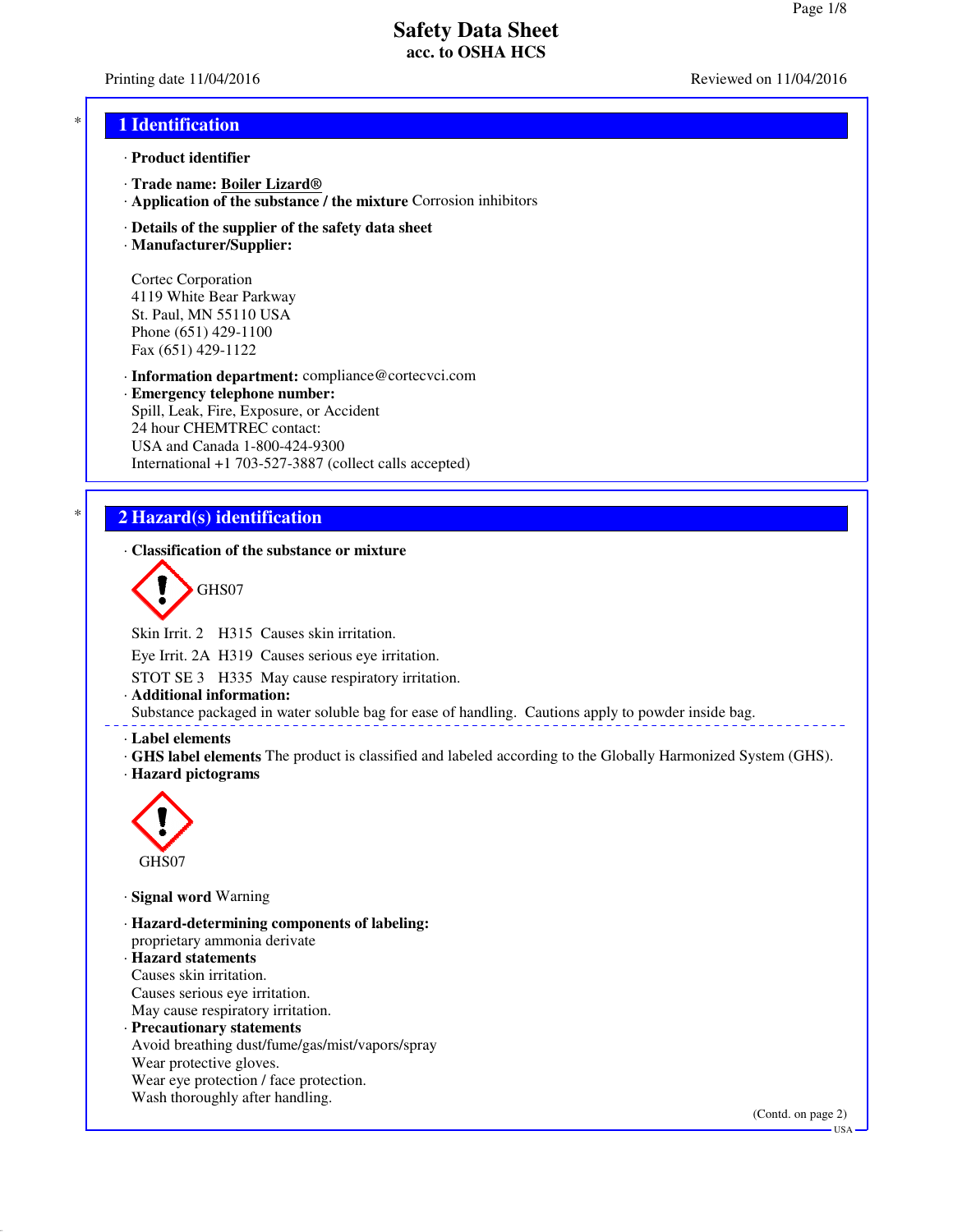Printing date 11/04/2016 **Reviewed on 11/04/2016** Reviewed on 11/04/2016

#### **Trade name: Boiler Lizard®**

(Contd. of page 1)

Use only outdoors or in a well-ventilated area.

If in eyes: Rinse cautiously with water for several minutes. Remove contact lenses, if present and easy to do. Continue rinsing.

Specific treatment (see first aid statements on this label).

IF INHALED: Remove person to fresh air and keep comfortable for breathing.

Call a POISON CENTER/doctor if you feel unwell.

If skin irritation occurs: Get medical advice/attention.

If eye irritation persists: Get medical advice/attention.

IF ON SKIN: Wash with plenty of water.

Take off contaminated clothing and wash it before reuse.

Store locked up.

Store in a well-ventilated place. Keep container tightly closed.

Dispose of contents/container in accordance with local/regional/national/international regulations.

- · **Other hazards**
- · **Results of PBT and vPvB assessment** Not applicable.
- · **PBT:** Not applicable.
- · **vPvB:** Not applicable.

## \* **3 Composition/information on ingredients**

· **Chemical characterization: Mixtures**

· **Description:** Mixture of the substances listed below with nonhazardous additions.

### · **Dangerous components:**

proprietary ammonia derivate  $\Diamond$  Skin Irrit. 2, H315; Eye Irrit. 2A, H319; STOT SE 3, H335 50-100%

#### · **Additional information**

In accordance with paragraph (i) of the OSHA Hazard Communication Standard (29 CFR 1910.1200), the specific chemical identity and/or exact percentage composition has been withheld as a trade secret. For the wording of the listed hazard phrases refer to section 16.

### \* **4 First-aid measures**

- · **Description of first aid measures**
- · **After inhalation** In case of unconsciousness place patient stably on side position for transportation.
- · **After skin contact**
- Rinse with warm water.

Immediately wash with water and soap and rinse thoroughly.

- · **After eye contact**
- Rinse opened eye for several minutes under running water. If symptoms persist, consult a doctor.
- · **After swallowing** If symptoms persist consult doctor.
- · **Information for doctor** Show this safety data sheet to the doctor in attendance.
- · **Most important symptoms and effects, both acute and delayed**

The symptoms and effects are as expected from the hazards shown in section 2. No specific product related symptoms are known.

· **Indication of any immediate medical attention and special treatment needed** No further relevant information available.

# \* **5 Fire-fighting measures**

- · **Extinguishing media**
- · **Suitable extinguishing agents**

CO2, extinguishing powder or water spray. Fight larger fires with water spray or alcohol resistant foam.

(Contd. on page 3)

USA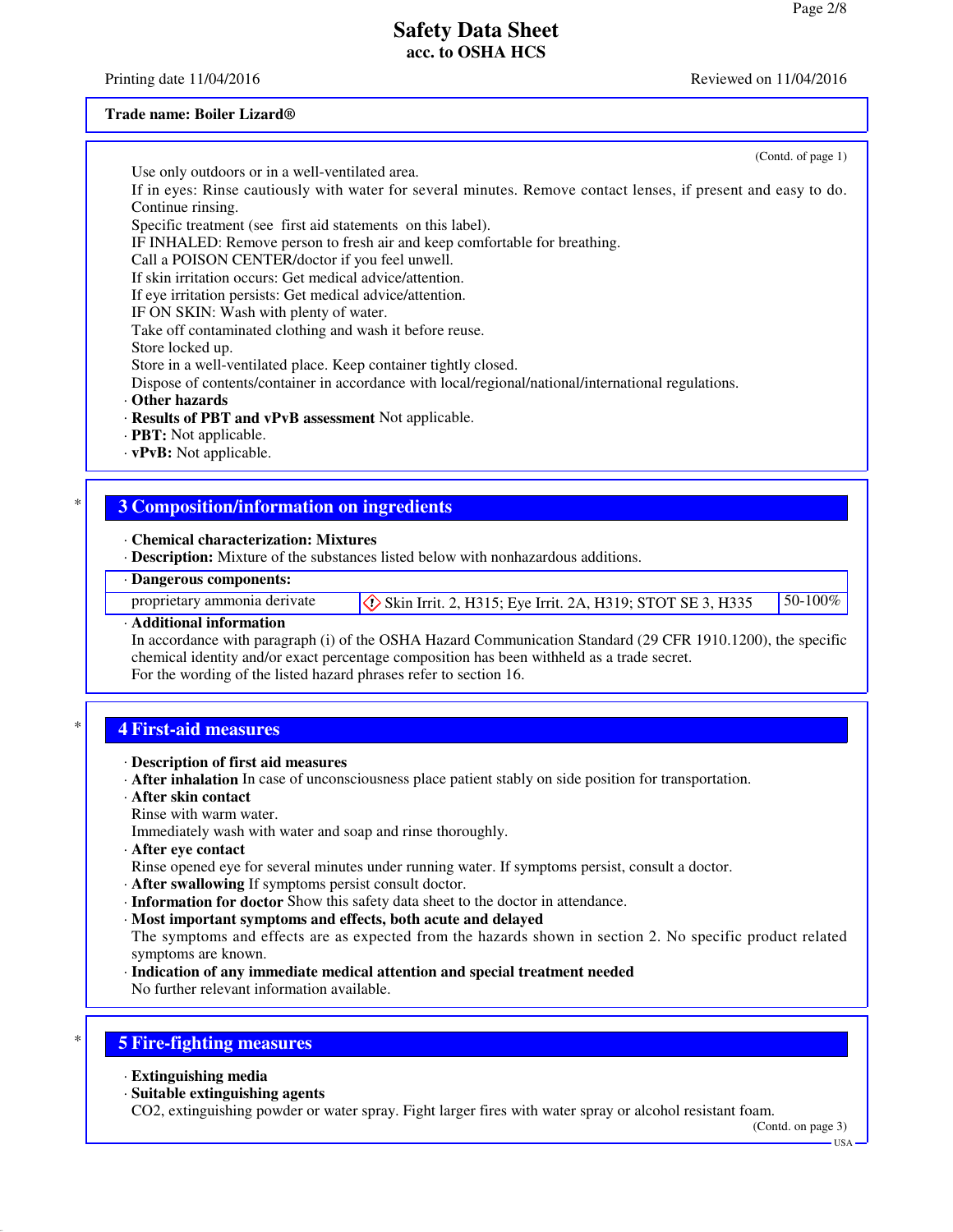Printing date 11/04/2016 **Reviewed on 11/04/2016** Reviewed on 11/04/2016

#### **Trade name: Boiler Lizard®**

- · **Special hazards arising from the substance or mixture** Nitrogen oxides (NOx) Carbon monoxide (CO) · **Kst (projected rate)** ~206 bar.m/s, Class St 2
- · **Advice for firefighters**
- 
- · **Protective equipment:** Wear self-contained respiratory protective device. Wear fully protective suit.

### \* **6 Accidental release measures**

· **Personal precautions, protective equipment and emergency procedures**



Wear protective equipment. Keep unprotected persons away.

- · **Environmental precautions:** No special measures required.
- · **Methods and material for containment and cleaning up:** Ensure adequate ventilation.
- · **Reference to other sections**
- No dangerous substances are released.
- See Section 7 for information on safe handling
- See Section 8 for information on personal protection equipment.
- See Section 13 for disposal information.

### \* **7 Handling and storage**

- · **Handling**
- · **Precautions for safe handling** Store in cool, dry place in tightly closed receptacles.
- · **Information about protection against explosions and fires:** No special measures required.
- · **Conditions for safe storage, including any incompatibilities**
- · **Storage**
- · **Requirements to be met by storerooms and receptacles:** No special requirements.
- · **Information about storage in one common storage facility:** Store away from foodstuffs.
- · **Further information about storage conditions:** Keep receptacle tightly sealed.
- · **Specific end use(s)** No further relevant information available.

### \* **8 Exposure controls/personal protection**

- · **Additional information about design of technical systems:** No further data; see item 7.
- · **Control parameters**
- · **Components with limit values that require monitoring at the workplace:**

The product does not contain any relevant quantities of materials with critical values that have to be monitored at the workplace.

- · **Additional information:** The lists that were valid during the creation were used as basis.
- · **Exposure controls**
- · **Personal protective equipment**
- · **General protective and hygienic measures** Keep away from foodstuffs, beverages and feed. Immediately remove all soiled and contaminated clothing

(Contd. on page 4)

(Contd. of page 2)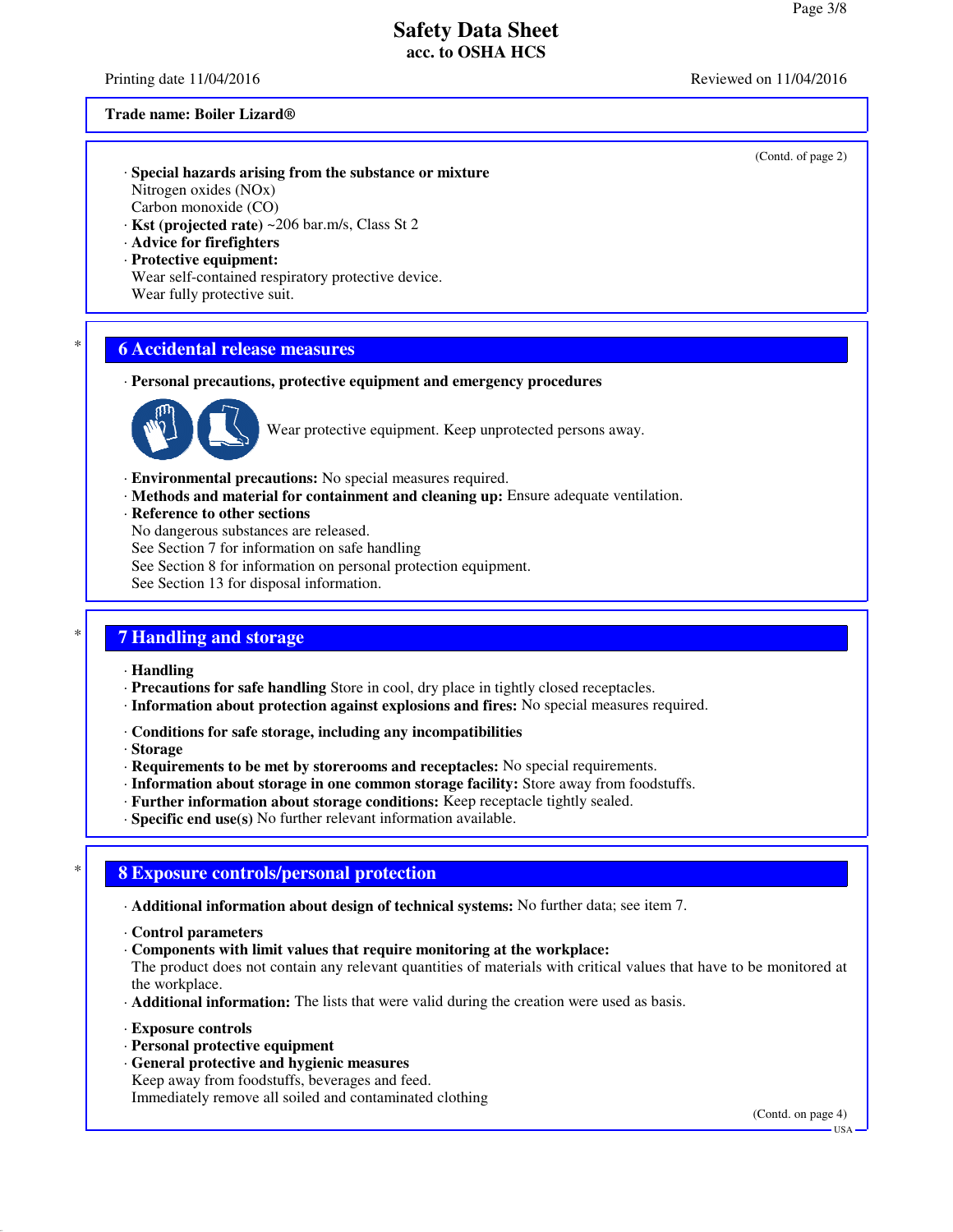(Contd. of page 3)

## **Safety Data Sheet acc. to OSHA HCS**

Printing date 11/04/2016 **Reviewed on 11/04/2016** Reviewed on 11/04/2016

#### **Trade name: Boiler Lizard®**

Wash hands before breaks and at the end of work. Avoid contact with the eyes and skin.

## · **Breathing equipment:**



Use suitable respiratory protective device in case of insufficient ventilation.

Use respirators and components tested and approved under appropriate government standards such as NIOSH (US) or CEN (EU). To determine the appropriate type of respiratory protection that should be used, a hazard assessment should be performed prior to using the product. Environmental conditions such as ventilation and other contaminants may affect the type of respiratory protection that is chosen.

· **Protection of hands:**

Protective gloves

The glove material has to be impermeable and resistant to the product/ the substance/ the preparation. Selection of the glove material on consideration of the penetration times, rates of diffusion and the degradation

· **Protective Gloves** I.E., Nitrile, Viton, Neoprene

· **Penetration time of glove material**

The exact break through time has to be found out by the manufacturer of the protective gloves and has to be observed.

- · **Eye protection:** Tightly sealed goggles.
- · **Body protection:** Protective work clothing.

# \* **9 Physical and chemical properties** · **Information on basic physical and chemical properties General Information** (packaged in water soluble bags) · **Appearance: Form:** Powder Powder Powder Powder **Color:** · **Odor:** Characteristic · Odor threshold: Not determined. • **pH-value at 20 °C (68 °F):** 6-7 (1% aqueous) · **Change in condition Melting point/Melting range:** 198 °C (388 °F) (\*) **Boiling point/Boiling range:** undetermined · **Flash point:** Not applicable · **Flammability (solid, gaseous)** Not determined. · **Ignition temperature: Decomposition temperature:** Not determined. · **Auto igniting:** Product is not selfigniting. · **Danger of explosion:** As with all dusts, fine particles suspended in air in critical proprtions and in the presence of an ignition source may ignite and/or explode. Dust may be sensitive to ignition by electrostatic discharge, electrical arcs, sparks, welding torches, cigarettes, open flame, or other significant heat sources. As a precaution, implement standard safety measures for handling finely divided organic powders.

If container is comprimised, organic dusts may be released.

(Contd. on page 5)

USA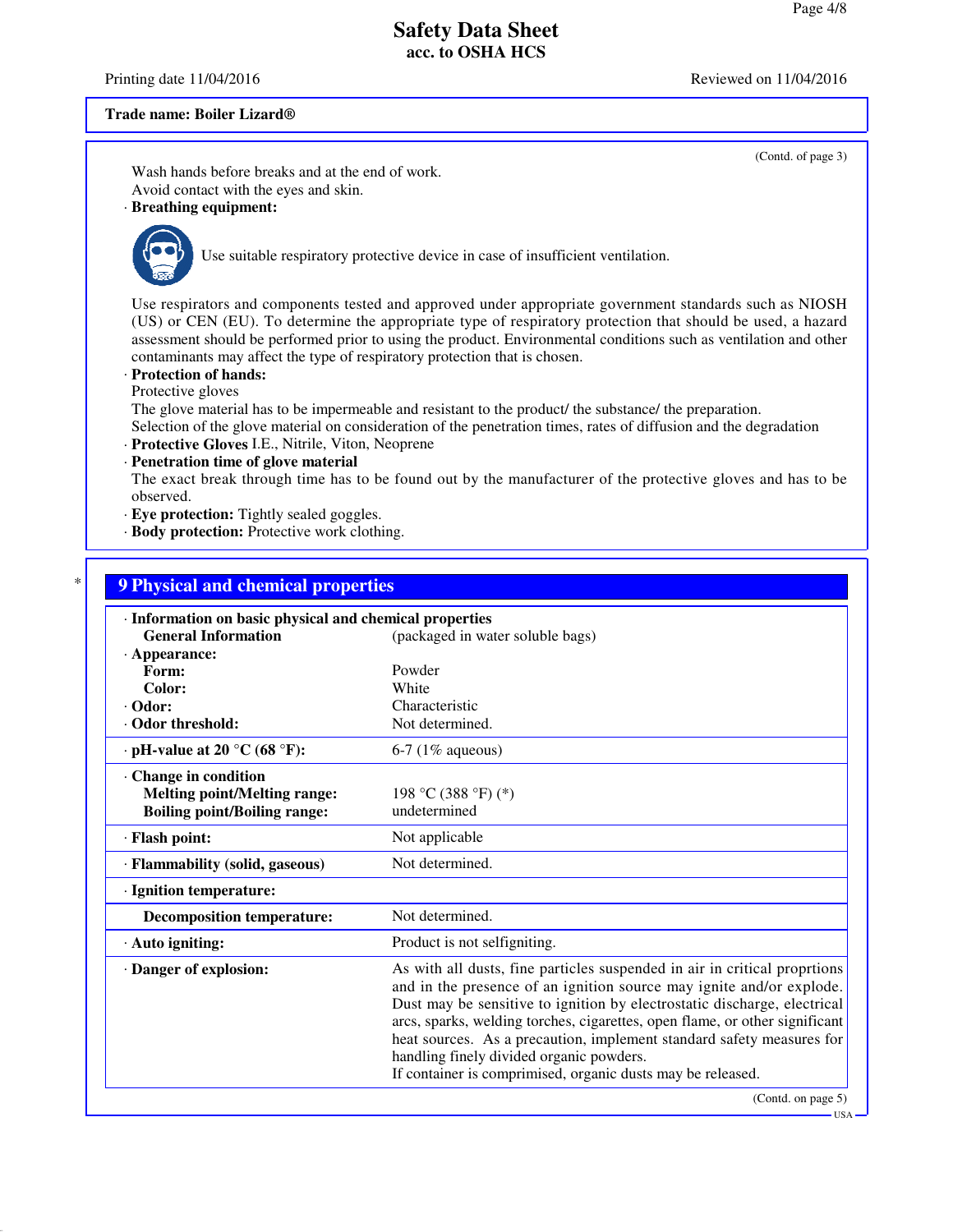Printing date 11/04/2016 **Reviewed on 11/04/2016** Reviewed on 11/04/2016

#### **Trade name: Boiler Lizard®**

|                                                            | (Contd. of page 4)                                                                                            |
|------------------------------------------------------------|---------------------------------------------------------------------------------------------------------------|
| · Explosion limits:                                        |                                                                                                               |
| Lower:                                                     | Not determined.                                                                                               |
| Upper:                                                     | Not determined.                                                                                               |
| · Vapor pressure:                                          | Not applicable.                                                                                               |
| · Density:                                                 | Not determined                                                                                                |
| · Relative density                                         | Not determined.                                                                                               |
| · Vapor density                                            | Not applicable.                                                                                               |
| · Evaporation rate                                         | Not applicable.                                                                                               |
| · Solubility in / Miscibility with                         |                                                                                                               |
| Water at 20 $\rm{^{\circ}C}$ (68 $\rm{^{\circ}F}$ ):       | $200$ g/l                                                                                                     |
| · Partition coefficient (n-octanol/water): Not determined. |                                                                                                               |
| · Viscosity:                                               |                                                                                                               |
| dynamic:                                                   | Not applicable.                                                                                               |
| kinematic:                                                 | Not applicable.                                                                                               |
| $\cdot$ Other information                                  | The above data are typical values and do not constitute a specification.<br>*Properties have been calculated. |

## **10 Stability and reactivity**

· **Reactivity** No further relevant information available.

- · **Chemical stability** Stable under recommended storage conditions
- · **Thermal decomposition / conditions to be avoided:** No decomposition if used according to specifications.
- · **Possibility of hazardous reactions** No dangerous reactions known
- · **Conditions to avoid** No further relevant information available.
- · **Incompatible materials:** No further relevant information available.
- · **Hazardous decomposition products:** Ammonia, in wet conditions

### **11 Toxicological information**

- · **Information on toxicological effects**
- · **Acute toxicity:**
- · **Primary irritant effect:**
- · **on the skin:** Irritant to skin and mucous membranes.
- · **on the eye:** Irritating effect.
- · **Sensitization:** No sensitizing effects known.
- · **Additional toxicological information:**

The product shows the following dangers according to the calculation method of the General EU Classification Guidelines for Preparations as issued in the latest version: Irritant

#### · **Carcinogenic categories**

### · **IARC (International Agency for Research on Cancer)**

IARC Category 3 : Not classifiable as to its carcinogenicity to humans

### · **NTP (National Toxicology Program)**

None of the ingredients is listed.

(Contd. on page 6)

USA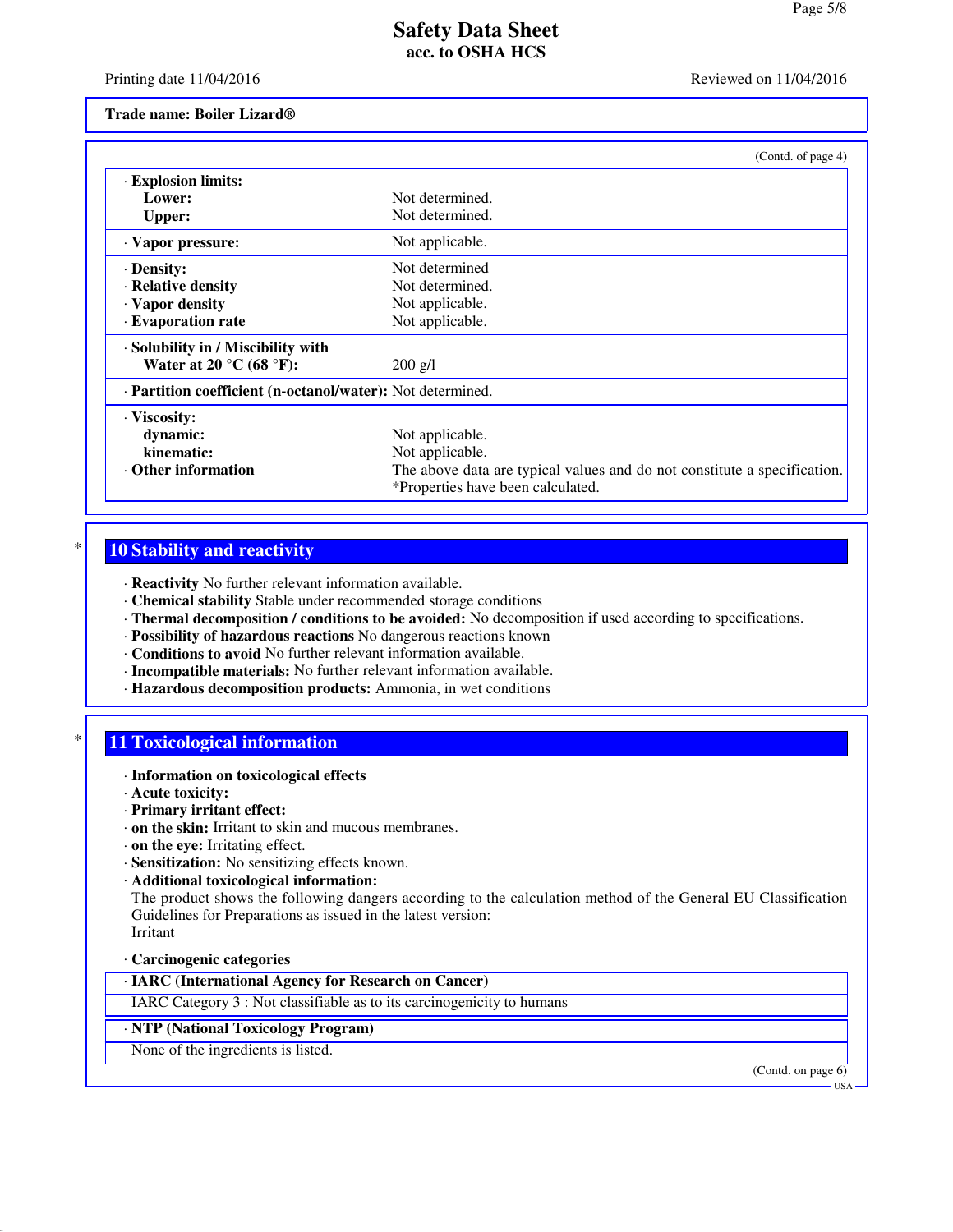Printing date 11/04/2016 **Reviewed on 11/04/2016** Reviewed on 11/04/2016

**Trade name: Boiler Lizard®**

(Contd. of page 5)

### · **OSHA-Ca (Occupational Safety & Health Administration)**

None of the ingredients is listed.

## **12 Ecological information**

- · **Toxicity**
- · **Aquatic toxicity:** No further relevant information available.
- · **Persistence and degradability** No further relevant information available.
- · **Behavior in environmental systems:**
- · **Bioaccumulative potential** No further relevant information available.
- · **Mobility in soil** No further relevant information available.
- · **Results of PBT and vPvB assessment**
- · **PBT:** Not applicable.
- · **vPvB:** Not applicable.
- · **Other adverse effects** No further relevant information available.

## **13 Disposal considerations**

- · **Waste treatment methods**
- · **Recommendation**



Must not be disposed of together with household garbage. Do not allow product to reach sewage system.

Dispose of in accordance with local, state, and federal regulations.

- · **Uncleaned packagings:**
- · **Recommendation:** Disposal must be made according to official regulations.
- · **Recommended cleansing agent:** Water, if necessary with cleansing agents.

# **14 Transport information**

| ⋅ UN-Number<br>· DOT, ADR, ADN, IMDG, IATA                                 | Void            |                    |
|----------------------------------------------------------------------------|-----------------|--------------------|
| $\cdot$ UN proper shipping name<br>· DOT, ADR, ADN, IMDG, IATA             | Void            |                    |
| · Transport hazard class(es)                                               |                 |                    |
| DOT, ADR, ADN, IMDG, IATA<br>Class                                         | Void            |                    |
| · Packing group<br>· DOT, ADR, IMDG, IATA                                  | Void            |                    |
| · Environmental hazards:                                                   | Not applicable. |                    |
| · Special precautions for user                                             | Not applicable. |                    |
| Transport in bulk according to Annex II of<br>MARPOL73/78 and the IBC Code | Not applicable. |                    |
|                                                                            |                 | (Contd. on page 7) |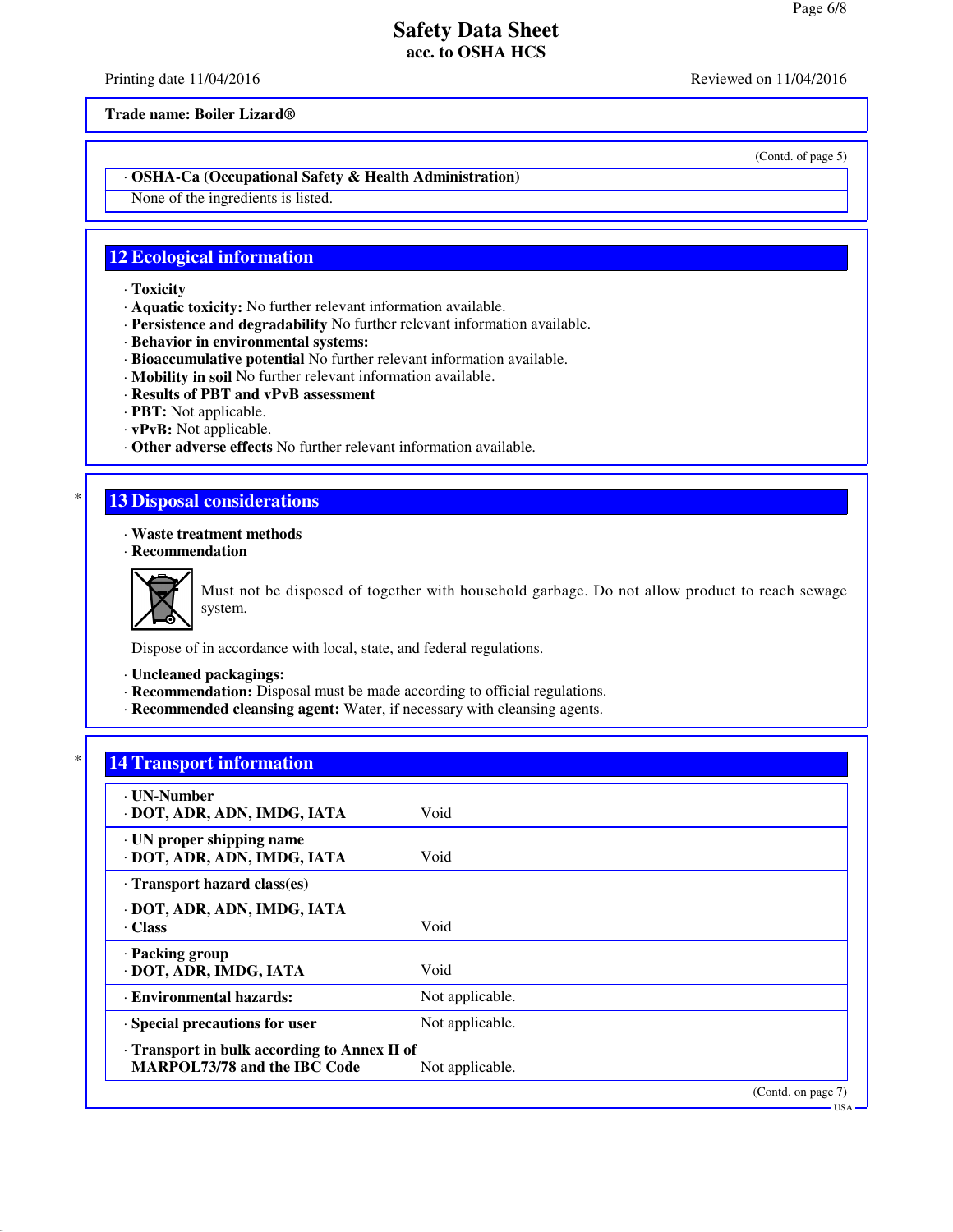Printing date 11/04/2016 **Reviewed on 11/04/2016** Reviewed on 11/04/2016

(Contd. of page 6)

**Trade name: Boiler Lizard®**

· **UN "Model Regulation":** Void

## **15 Regulatory information**

· **Safety, health and environmental regulations/legislation specific for the substance or mixture**

· **SARA Section 355 (extremely hazardous substances)**

None of the ingredients is listed.

· **SARA Section 313 (specific toxic chemical listings)**

None of the ingredients is listed.

· **TSCA (Toxic Substances Control Act) (Substances not listed)**

All ingredients are listed.

· **Prop 65 - Chemicals known to cause cancer**

None of the ingredients is listed.

### · **Cancerogenity categories**

· **EPA (Environmental Protection Agency)**

None of the ingredients is listed.

· **NIOSH-Ca (National Institute for Occupational Safety and Health)**

None of the ingredients is listed.

· **Canadian Domestic Substances List (DSL) (Substances not listed)**

All ingredients are listed.

· **Philippines Inventory of Chemicals and Chemical Substances (Substances not listed)**

All ingredients are listed.

· **Chinese Chemical Inventory of Existing Chemical Substances (Substances not listed)**

All ingredients are listed.

· **Australian Inventory of Chemical Substances (Substances not listed)**

All ingredients are listed.

· **New Zealand Inventory of Chemicals (Substances not listed)**

All ingredients are listed.

· **Existing Chemical Substances (Substances not listed)**

All ingredients are listed.

· **GHS label elements** The product is classified and labeled according to the Globally Harmonized System (GHS). · **Hazard pictograms**



· **Signal word** Warning

· **Hazard-determining components of labeling:** proprietary ammonia derivate

· **Hazard statements** Causes skin irritation. Causes serious eye irritation.